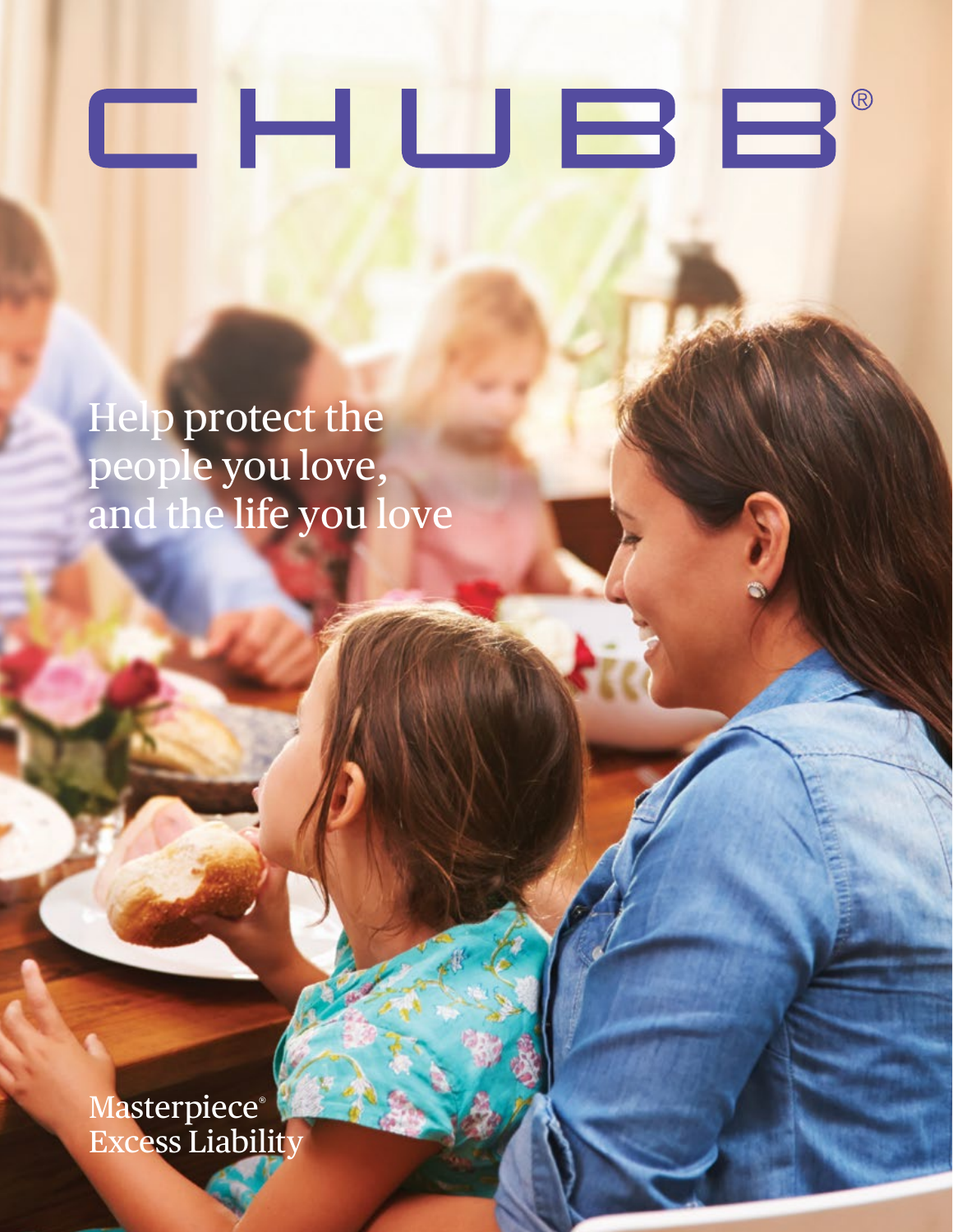You've worked hard for your success. You deserve an insurance partner who recognizes that.

At Chubb, we know that the more your assets grow, the higher your liability risks are. No matter how well you've covered your bases, sometimes things go wrong. A car accident. A guest who slips and falls on your property. A lawsuit. If you don't have the right coverage, an unfortunate situation can compromise your financial security. You have protection for your home – why shouldn't you have protection for your future?

Just like you plan for retirement, or save for your children's college education, excess/umbrella liability insurance is an important part of your financial plan. Your excess/umbrella policy responds when the underlying liability limits of your other policies, such as home and auto, aren't enough to cover the unexpected costs of a lawsuit or accident.

We offer some of the highest limits of liability protection available. Because at Chubb, we make sure you have comprehensive, not patchwork, protection for when the unexpected happens.

#### **At Chubb, you're more than a claim. You're our client.**SM

We look for ways to say yes.<sup>SM</sup>

If you experience a claim, we make sure you're made whole again quickly.

- 
- Do you host your children's birthday parties at outside venues?
- Do you employ household staff, such as a nanny or housekeeper?
- Do you or your family members travel regularly for business or pleasure?
- Do you have a swimming pool, hot tub, or trampoline at your home?
- Do you own a second home?
- Are any of your homes or properties held in a trust or limited liability corporation?
- Do you serve on the board for a non-profit or charitable organization?
- other watercraft?

**We look for ways to do more.**SM

We provide comprehensive protection to suit your unique needs, and go above and beyond when it comes to protecting our clients.

#### If you answered "yes" to any of these questions, you may require a higher level of protection.

That's why at Chubb, we work to protect you and your family and what you've spent a lifetime building – and everything that you'll continue to work hard for in the future. We help make sure you are protected based on your unique needs for both your obvious and not so obvious risk factors.

97% of Chubb clients who had a claim paid were highly satisfied with their claims experience.

### Protecting what you've spent a lifetime building

### Stay protected from every angle

#### Your Home Market Value

- Assets
- 

- Do you entertain guests at your home?
- Do you have teenage children?

Do you own or operate any recreational vehicles, jet skis, jet boats, or

Annual Income

#### **The Amount of Protection You Need**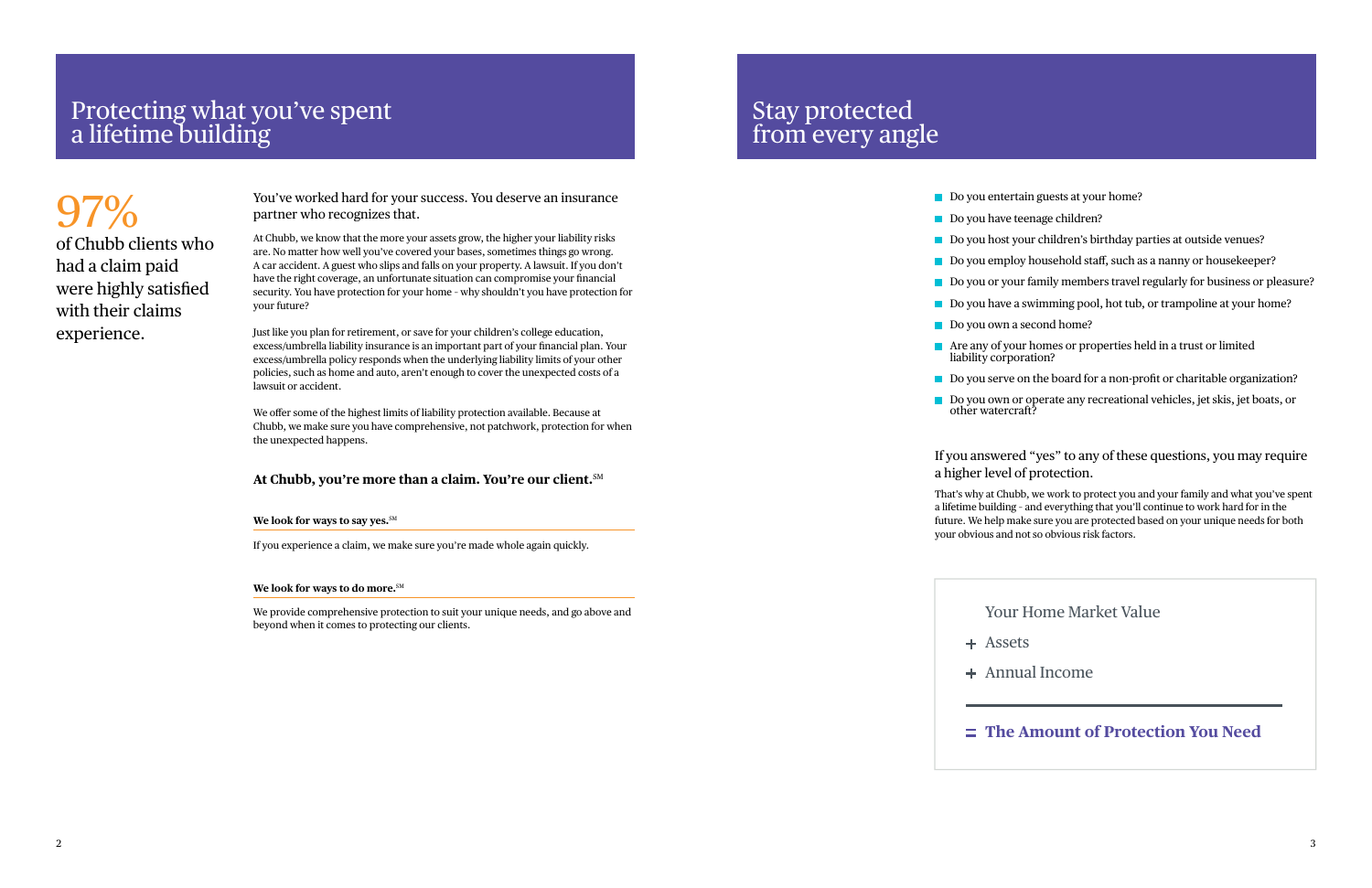

#### Experience comprehensive protection at every step

At Chubb, we're in the business of guiding our clients through life with the protection they need, no matter where they go or what they do.

> **We go above and beyond to provide comprehensive protection.**

When a Chubb client took his family to ski in Switzerland, an injured skier brought suit against him after a collision. Chubb's Masterpiece policy covered the claim and his full defense costs, even after he had reached the limits of his policy. In addition, Chubb's Multi-national Claim Unit also handled his claim to ensure familiarity with local laws and claims procedures, including helping him to identify and hire a lawyer well-versed with the Swiss legal system.

**We make sure you're made whole again, on your own terms.**

While on vacation, a Chubb client and his family were struck by an oncoming car. While his family sustained only minor injuries, the client, a surgeon, required months of therapy when his dominant hand was fractured and was unable to work in the meantime. When the family filed a claim against the driver for loss of income, they discovered the driver only had \$25,000 in liability coverage. Because the client had underinsured motorist coverage with Chubb, the family recovered their damages – including lost earnings – for up to the limits of their coverage.





You're not just protecting yourself anymore, but your life partner too.

With so many uninsured





The more that family and friends come to enjoy your home, the ſΠ more chances there are for accidents.



New and inexperienced teenage drivers are more prone to distracted driving, making them vulnerable to accidents.

How you spend your "second act" in retirement, like volunteering at a charity or serving on a non-profit board, could mean unexpected exposures.

Hosting your child's birthday party in your backyard, especially if you have a swimming pool or playset, could expose you to a lawsuit should one of their friends become injured. Whether you own a large company or a small local business, your name and reputation are open to attack.

启

If you rent one of your residences part-time, or let family or friends stay at your property when you're away, you might not have enough coverage under your homeowners' policy should an accident occur.

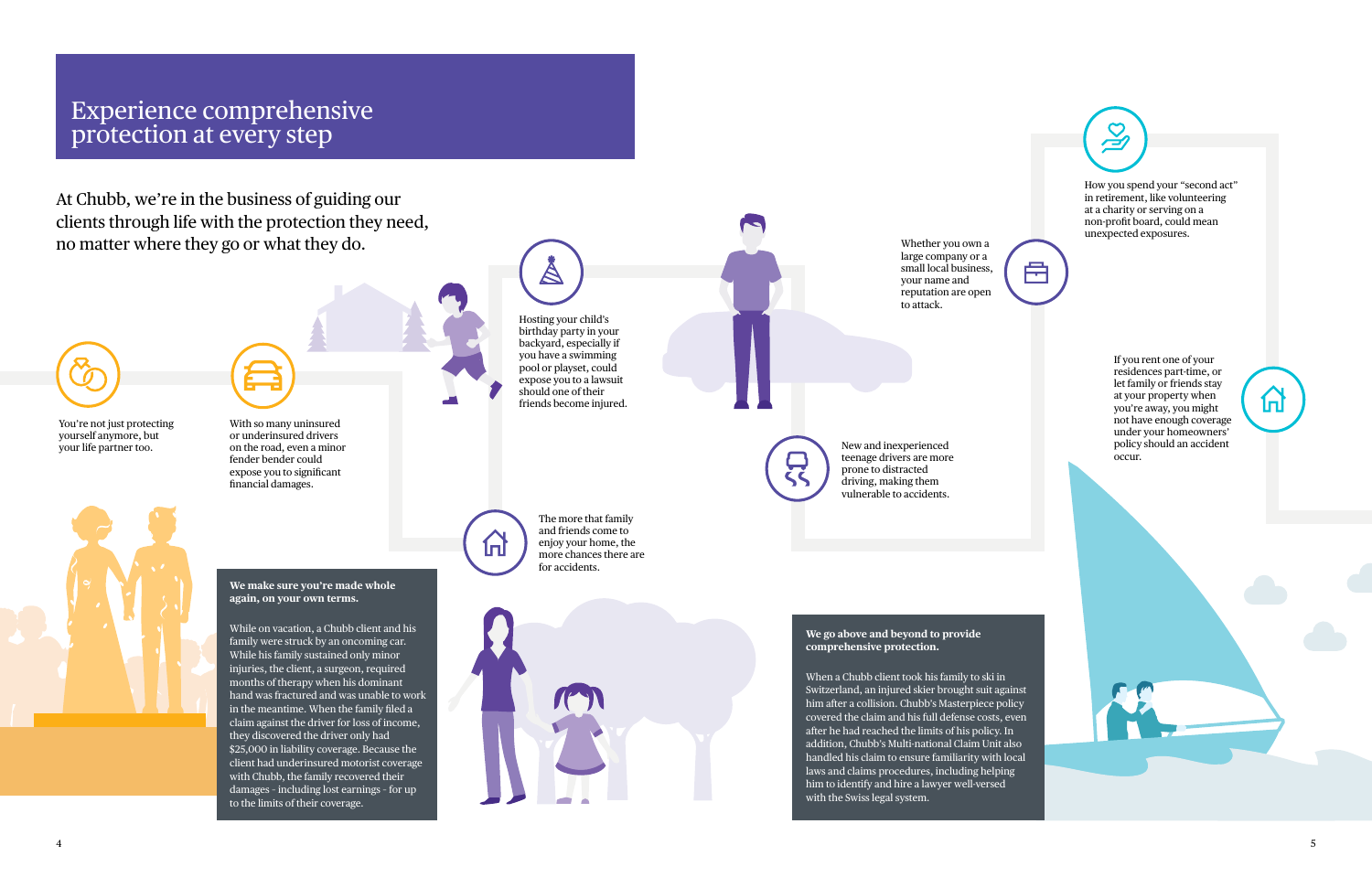### Let us raise your expectations

Here are just a few reasons why 97% of our customers surveyed would recommend Chubb to a family member or friend:

1 **Liability limits to fit the need**

Benefit from some of the broadest umbrella liability limits available, ranging from \$1 million to \$100 million.

## 4 **No limits on legal costs**

In most jurisdictions, with Chubb, there is no cap on legal expenses incurred for a covered loss, because these expenses are outside of the liability limit.



Protection for property damage and bodily injury if you are liable for someone getting injured on your property. That means if someone falls on your sidewalk, slips near your pool, or is injured by your pet.



#### 2**Worldwide coverage**

We cover our clients wherever life takes them – whether that means offering worldwide coverage or protection that reflects changes in our clients' lifestyles.

### 5 **Maintain your reputation**

Protection from lawsuits involving accusations of libel, slander, or negligent infliction of bodily injury—including cases originating from social networks, websites or blogs.



In a covered loss, we'll include defense costs for a lawsuit, even it if is groundless, false, or fraudulent. And we'll also provide legal counsel and coverage for all expenses.



Additional protection for you and your covered passengers if you are involved in an accident with an uninsured or underinsured driver.

### Experience the Chubb difference

At Chubb, we're always looking for ways to do more for our clients. The chart below shows the level of protection you can expect when you're a Chubb client. Work with your independent agent to fill out the right-hand column below to see where you're protected today, and where Chubb can raise your expectations.

|                         | <b>Protection with Chubb</b> | Your protection today |
|-------------------------|------------------------------|-----------------------|
|                         |                              |                       |
|                         | $\frac{1}{\sqrt{2}}$         |                       |
|                         |                              | P                     |
| s                       | $\overline{\bigcirc}$        |                       |
|                         | $\overline{\bigodot}$        |                       |
| $\overline{\mathbf{c}}$ | $\widetilde{Q}$              |                       |
|                         |                              |                       |
| 'S                      | $\widetilde{\mathcal{S}}$    |                       |
| ts                      |                              |                       |
| ou<br>e                 |                              |                       |
|                         |                              |                       |

**Worldwide liability coverage**

**Core liability limits available up to \$100 million**

**Worldwide vehicle rental coverage**

**Multinational claim units in 54 countries for easy claims settlement and currency transfer**

**Coverage to repair your reputation for a covered loss**

**Liability protection for you for the acts of your domestic employees during the course of their employment**

**Liability protection for libel and slander, even when occurring through social media**

**Defense coverage outside of your limits which continues even if the liability limit is exhausted by payments**

**Optional excess uninsured motorist coverage with limits up to \$10 million**

**Optional employment practices liability coverage**  applicable to claims or wrongful employment acts by you **to your residential staff, including expenses to minimize injury to your reputation**

**Ability to create group umbrella offerings**